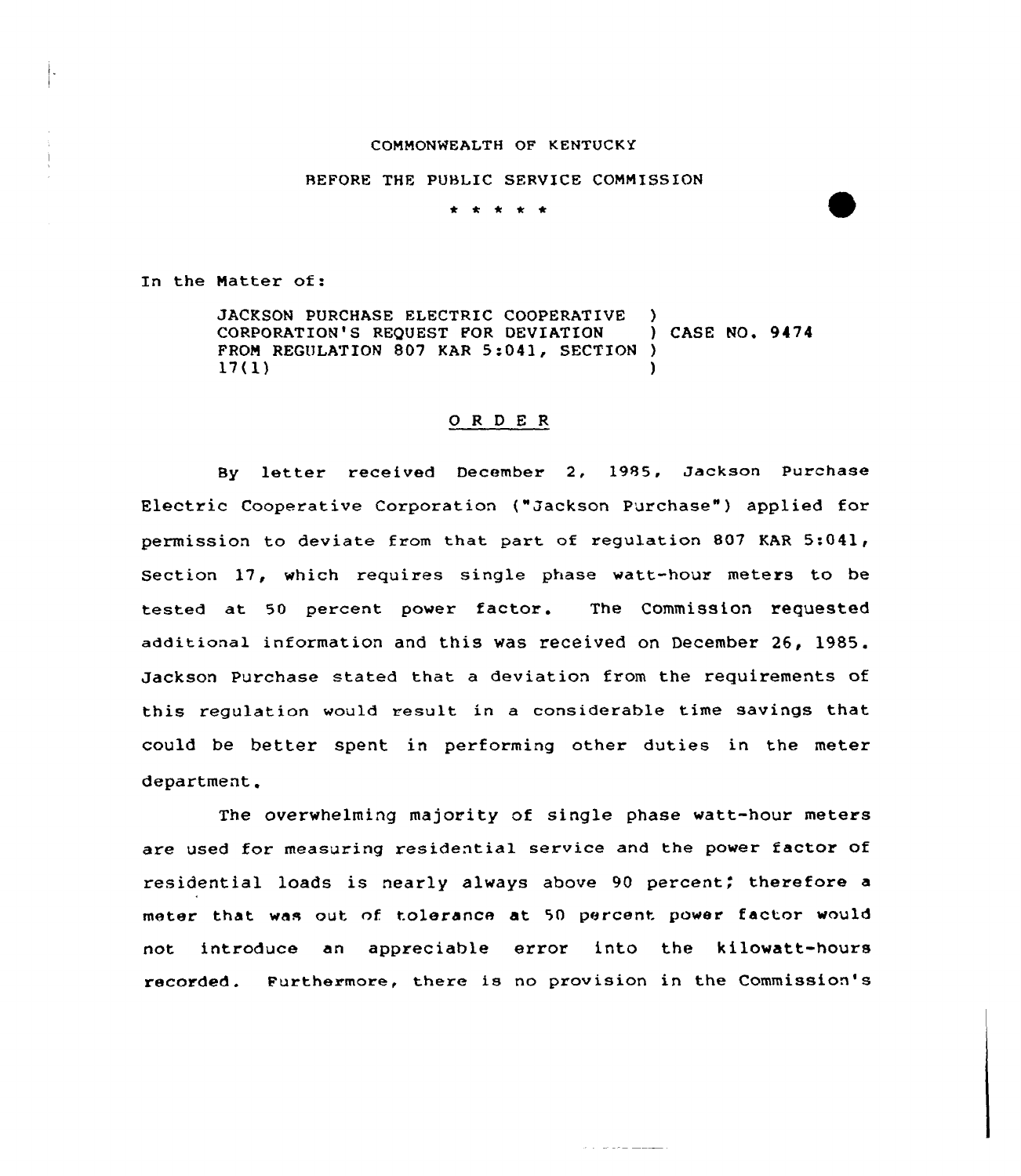regulations for adjusting the bill when the only out of tolerance test measurement is the SO percent power factor test.

The Commission, having considered the evidence of record and being advised, is of the opinion and finds that:

l. The deviation requested by Jackson Purchase will reduce the cost to its customers of matters relating to the meter testing program and therefore should be granted.

2. The commission's regulations do not require the use of test information at 50 percent power factor in the adjustment of <sup>a</sup> customer's bill.

3. Some of the single phase watt-hour meters in use by the utilities do not have a means of adjusting the accuracy at 50 percent power factor.

IT IS THEREFORE ORDERED that the deviation from the requirements for testing single phase watt-hour meters at 50 percent power factor as requested by Jackson Purchase in its letter received December 2, 1985, be and it hereby is granted.

IT IS FURTHER ORDERED that Jackson Purchase continue to test new single phase watt-hour meters at 50% power factor as required by Commission regulations.

IT IS FURTHER ORDERED that Jackson Purchase shall file <sup>a</sup> new tariff incorporating this deviation within <sup>20</sup> days from the date of this Order.

 $-2-$